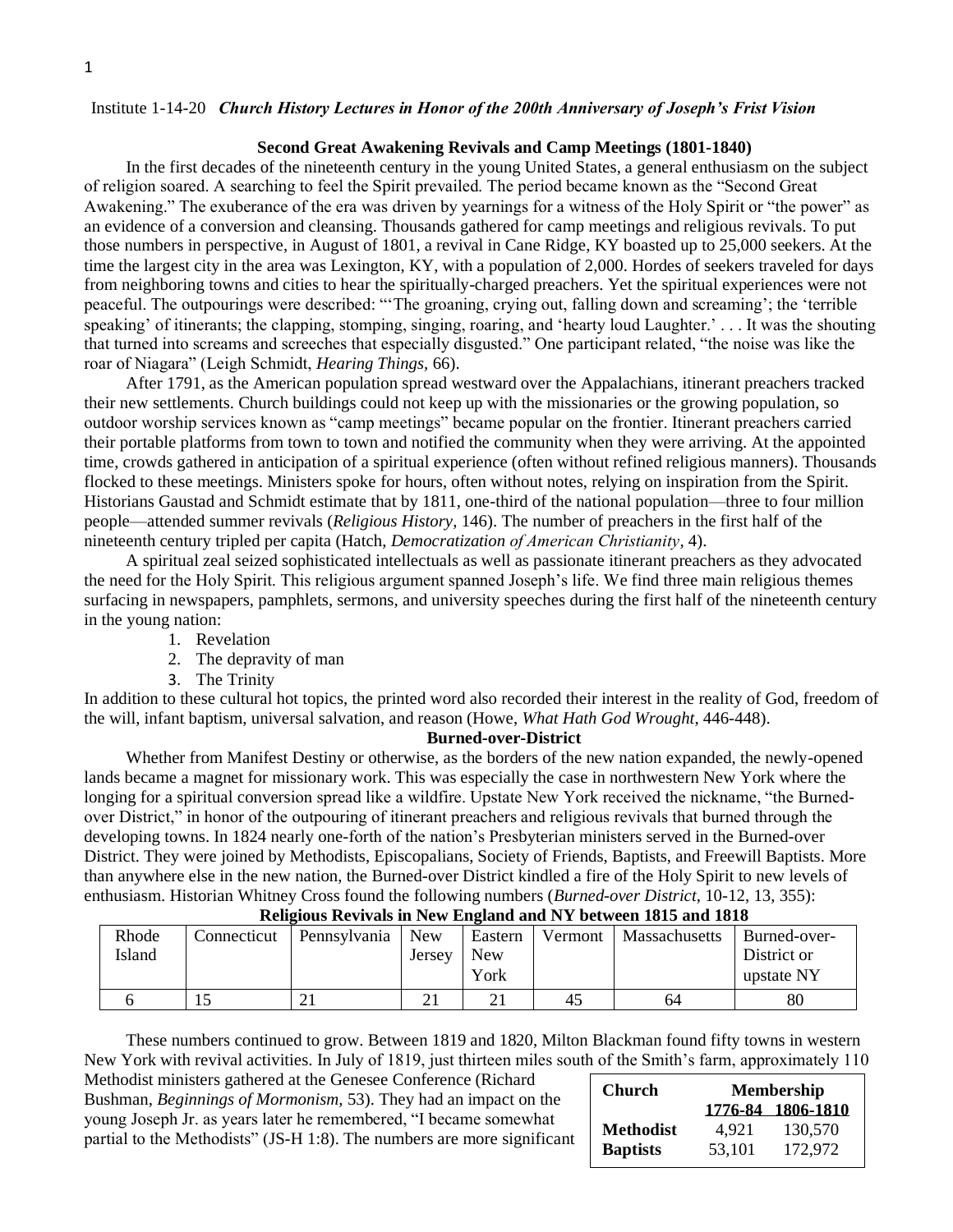2

in light of the fact "that the nation's population did not even double during this interval" from 1776 to 1806 (Finke and Stark, *Churching America,* 58; 55-59).

After two centuries of Puritan thought dominating the nation, we see a change in the religious preference in the early 1800s during the Second Great Awakening. American churches that emphasized a spiritual rebirth before baptism grew the most dramatically.

- 
- **1.** Congregationalist 1. Methodist
- 1. Presbyterian 2. Catholic
- 2. Baptist
- 3. Episcopalian

# In 1800 the largest churches in the USA were: By 1850, two of the smallest became the two largest:

- 
- 

# **Accounts of the First Vision**

The Prophet Joseph Smith Jr.'s first vision was a theophany that occurred in the early spring of 1820 when he "came to the conclusion that I must either remain in darkness and confusion or else I must do as James directs, that is, Ask of God" (JS-History 1:12) Desiring to pray aloud and in private, the fourteen year-old left the crowded log cabin where his family of eleven lived and went to their maple grove where he left his ax to ask God which church to join. His answer became known as the First Vision, and members of The Church of Jesus Christ of Latter-day Saints refer to it as the beginning of the Restoration of Christ's church on earth.

# *11 Full Accounts—6 first perso, 5 second hand*

The 13 references and 11 full accounts show a "high degree of independent, cumulative corroboration among the accounts" (Welch, *Opening the Heavens*, 70). We have 8 firsthand statements of the Prophet Joseph Smith referencing his first vision—2 only reference it, while 6 give a full account directly formulated by the prophet (and transcribed by scribes—except for the first one where he wrote most by hand). Four of the five secondhand accounts that were written during Joseph's lifetime (1805-1844) mention that the light evolved into a vision of the Lord. In ten of the eleven full accounts, two heavenly personages are described—God the Father and His Son. The firsthand accounts, dictated by Joseph Smith include:

- 1. 1832—Joseph Smith History Account (most recorded by Joseph, part by Frederick G. Williams)
- 2. Nov 9, 1835—JS journal (recorded by Warren Parrish), then published in *Messenger and Advocate*
- 3. Nov 14, 1835—recorded conversation to Homes mentioning a "vision of angels" (by clerk Warren Cowdery), then recorded again in the prophet Joseph's journal (shortest reference)
- 4. 1838—canonized in Pearl of Great Price—JS History Account (recorded by James Mulholland)
- 5. 1842—Wentworth letter for Barstow's NH History, which was duplicated for Rupp
- 6. 1842—Request from an author publishing on American religions, Rupp (mainly duplicated). The prophet retold this story at various times and places with different purpose and emphases with specificity

1832(Smith) 1835(Smith) 1838(Smith) 1840(Pratt) 1842(Smith) 1842(Hyde) 1843(Richards) 1843(White) 1844Neibaur

| Prayed                |   |             |  |  |
|-----------------------|---|-------------|--|--|
| Church?               |   |             |  |  |
| Evil Powers           |   |             |  |  |
| Prayed 2X_            |   |             |  |  |
| Light                 |   |             |  |  |
| <b>Fire</b>           |   |             |  |  |
| Brtr Sun <sub>X</sub> | X | $\mathbf X$ |  |  |
| Aby Hd                |   |             |  |  |
| Light desc. X         |   |             |  |  |
| Light JS_X            |   |             |  |  |
| Light All_            |   |             |  |  |
| 2 Beings              |   |             |  |  |
| <b>Identical</b>      |   |             |  |  |
| Glory                 |   |             |  |  |
| Filled <sup>C</sup>   |   |             |  |  |

# **Favorite First Vision Study Sources:**

John Welch and Eric Carlson, eds. *Opening the Heavens: Accounts of Divine Manifestations 1820-1844* (Provo, UT: Brigham Young University Press, 2005). Dean Jessee, *Personal Writings of Smith*, 74–77, 83–84. For other visions of the Prophet Joseph see: Alexander L.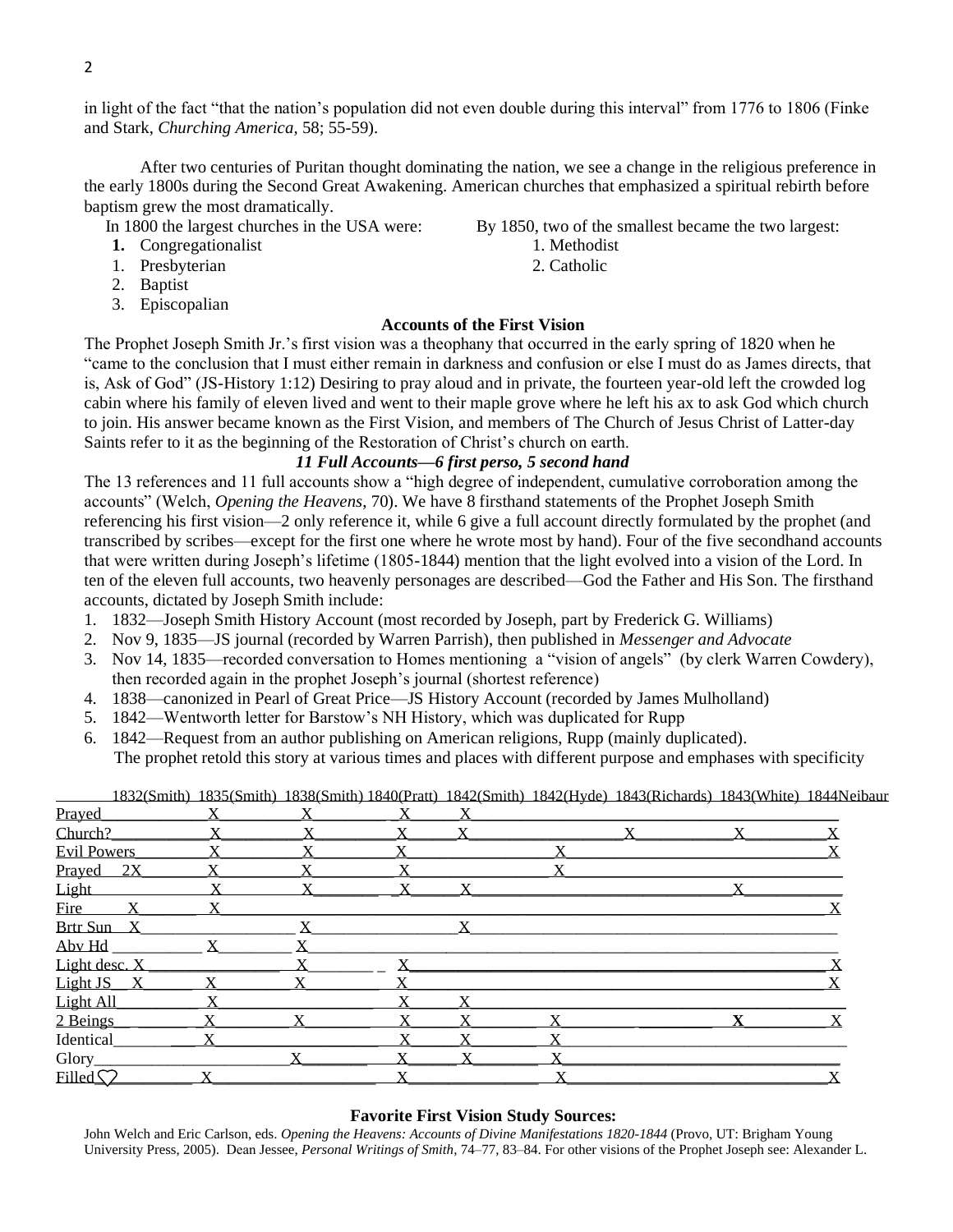Baugh, "Parting the Veil: The Visions of Joseph Smith," *BYU Studies*, 38.1, (1999). [https://www.churchofjesuschrist.org/study/ensign/1985/01/joseph-smiths-recitals-of-the-first-vision?lang=eng.](https://www.churchofjesuschrist.org/study/ensign/1985/01/joseph-smiths-recitals-of-the-first-vision?lang=eng) [https://www.churchofjesuschrist.org/study/manual/gospel-topics-essays/first-vision-accounts?lang=eng;](https://www.churchofjesuschrist.org/study/manual/gospel-topics-essays/first-vision-accounts?lang=eng) Joseph Smith Papers.org; *<http://broadcast2.lds.org/ldsradio/JosephSmithPapers/2011-07-0160-first-vision-part-1-importance-64k-eng.mp3>*; [http://churchhistorylibrary.lds.org;](http://churchhistorylibrary.lds.org/) http://www.fairlds.org/, BYU Studies; Encyclopedia of Mormonism; BookofMormonCentral.org; etc.

## **1st of 4 First Hand Accounts of Joseph Smith's Retellings of his First Vision**

#### *Oldest Recorded Account written between 1831-1832 for Joseph Smith's History*

**1) ~ Summer 1832 History (**Grammar, punctuation, and capitalization have been regularized) At about the age of twelve years, my mind become seriously impressed with regard to the all-important concerns for the welfare of my immortal soul, which led me to searching the scriptures—believing, as I was taught, that they contained the word of God and thus applying myself to them. My intimate acquaintance with those of different denominations led me to marvel exceedingly, for I discovered that they did not adorn their profession by a holy walk and godly conversation agreeable to what I found contained in that sacred depository. This was a grief to my soul.

Thus, from the age of twelve years to fifteen I pondered many things in my heart concerning the situation of the world of mankind, the contentions and divisions, the wickedness and abominations, and the darkness which pervaded the minds of mankind. My mind became exceedingly distressed, for I became convicted of my sins, and by searching the scriptures I found that mankind did not come unto the Lord but that they had apostatized from the true and living faith, and there was no society or denomination that was built upon the gospel of Jesus Christ as recorded in the New Testament. I felt to mourn for my own sins and for the sins of the world, for I learned in the scriptures that God was the same yesterday, today, and forever, that he was no respecter of persons, for he was God.

For I looked upon the sun, the glorious luminary of the earth, and also the moon, rolling in their majesty through the heavens, and also the stars shining in their courses, and the earth also upon which I stood, and the beasts of the field, and the fowls of heaven, and the fish of the waters, and also man walking forth upon the face of the earth in majesty and in the strength of beauty, whose power and intelligence in governing the things which are so exceedingly great and marvelous, even in the likeness of him who created them. And when I considered upon these things, my heart exclaimed, "Well hath the wise man said, 'It is a fool that saith in his heart, there is no God.'" My heart exclaimed, "All, all these bear testimony and bespeak an omnipotent and omnipresent power, a being who maketh laws and decreeth and bindeth all things in their bounds, who filleth eternity, who was and is and will be from all eternity to eternity." And I considered all these things and that that being seeketh such to worship him as worship him in spirit and in truth.

Therefore, I cried unto the Lord for mercy, for there was none else to whom I could go and obtain mercy. And the Lord heard my cry in the wilderness, and while in the attitude of calling upon the Lord, in the sixteenth year of my age, a pillar of light above the brightness of the sun at noonday came down from above and rested upon me. I was filled with the spirit of God, and the Lord opened the heavens upon me and I saw the Lord.

And he spake unto me, saying, "Joseph, my son, thy sins are forgiven thee. Go thy way, walk in my statutes, and keep my commandments. Behold, I am the Lord of glory. I was crucified for the world, that all those who believe on my name may have eternal life. Behold, the world lieth in sin at this time, and none doeth good, no, not one. They have turned aside from the gospel and keep not my commandments. They draw near to me with their lips while their hearts are far from me. And mine anger is kindling against the inhabitants of the earth, to visit them according to their ungodliness and to bring to pass that which hath been spoken by the mouth of the prophets and apostles. Behold and lo, I come quickly, as it is written of me, in the cloud, clothed in the glory of my Father."

My soul was filled with love, and for many days I could rejoice with great joy. The Lord was with me, but I could find none that would believe the heavenly vision. Nevertheless, I pondered these things in my heart.